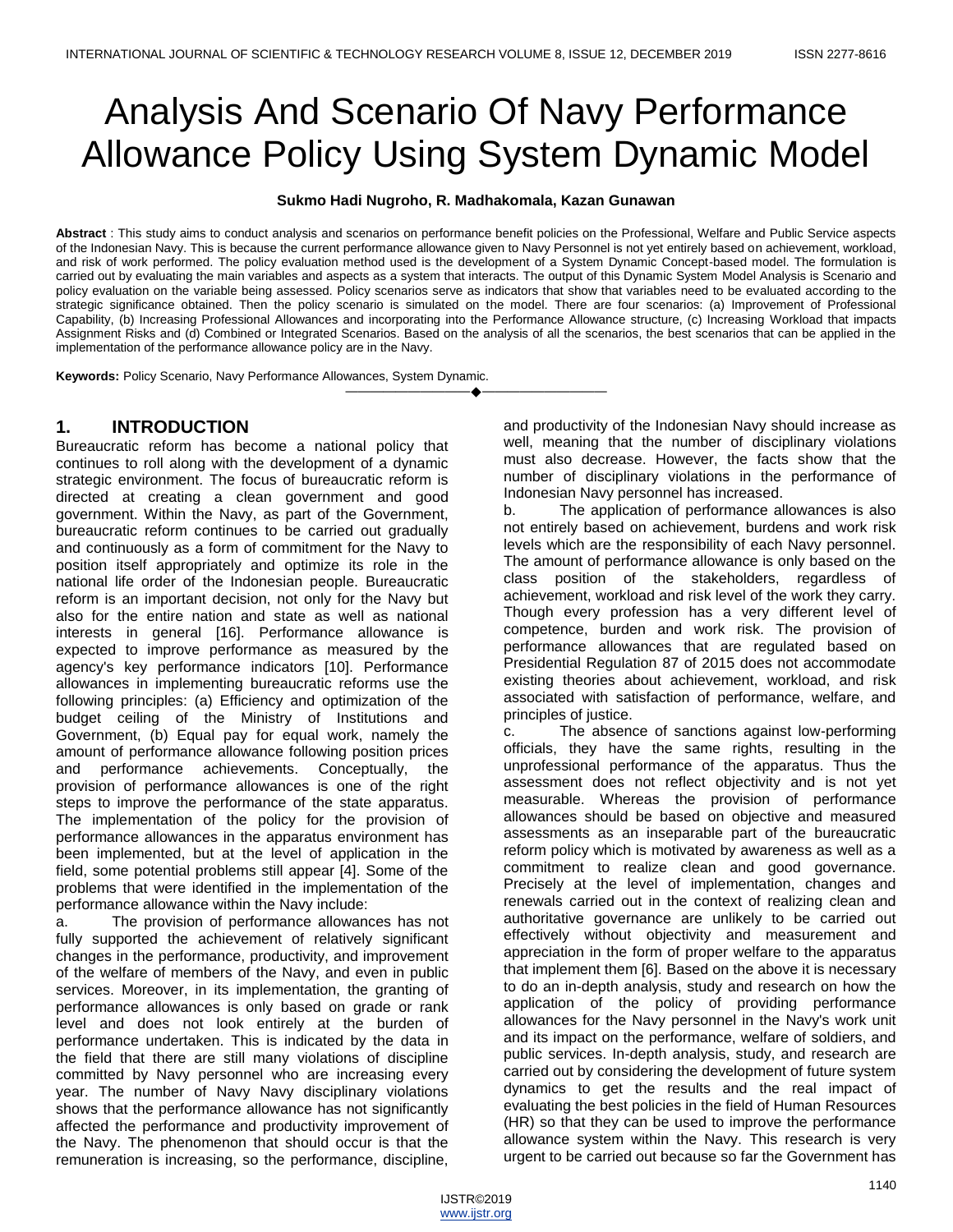not given adequate attention to the results and impact of policies related to the provision of performance benefits.

# **2. MATERIAL AND METHODS**

The place or location of the study is focused on work units that represent the overall condition of the Navy in conducting the policy evaluation process. The research subjects were selected purposively according to the needs of the Indonesian Navy's Work Unit which is the site of this research and the people related to the Navy. The choice of work units within the Navy, as well as the community related to the Navy as a research locus, is because the work unit is very closely related to the evaluation model of performance benefit policies that have so far been applied at the work unit and can represent the overall conditions and situations of the work unit. within the Navy. Data collection in the form of open questionnaires and in-depth interviews conducted during this period. For variable data and policy criteria for the determination of performance allowances that are qualitative in nature and have preference values taken from 16 Expert Judgments from Expert Judgments. In the steps and procedures of the research, it can be explained that this research uses the Dynamic System approach in order to solve the problem of evaluating the policy of determining the performance allowances of the Navy personnel and their impact on professionalism of performance, discipline of soldiers, soldier welfare and public services by Navy personnel. Some of the underlying reasons for using and developing the System Dynamic method in this study are as follows  $[18]$ :

a. Analysis and study on the evaluation of performance allowance policies need to be done by considering the development of future system dynamics on all interacting variables, (professionalism of soldiers, soldier welfare and public/state services), to get results and real impact on determining the best policy.

b. The use of the Dynamic System method is very suitable to be applied and developed further, because the principle of this method in solving problems using systemic logic, so that each problem can be identified and solved holistically and integrated.

c. The Dynamic System Method Approach is a model for analyzing the behavior of a system that interacts, such as a performance allowance policy system that is dynamic and interacts among variables within it. The study process starts from the identification of symptoms to produce a structure of problems, then simulations, evaluations and policy analysis in decision making, both for evaluating the strategic steps that have been taken and for evaluating alternative steps to be taken, in determining the best policy of performance benefits in the TNI environment AL.

Data collection in this dissertation research activity is to obtain qualitative and quantitative data consisting of primary and secondary data. According to [19] The process of collecting main data and supplement data in this study was carried out through the following activities (a) Documentation, (b) Questionnaire, (c) Observation, (d) Interview.

## **2.1. Variable Identification**

From the understanding of the evaluation of the performance allowance system of soldiers in the Navy

environment as well as the identification of all influential variables, the performance system of soldiers performance within the Navy can be categorized to include 3 (three) main aspects of the performance evaluation system, namely:

a. The Navy Professional aspects

- b. The Navy Welfare aspects
- c. The Navy Public service aspects.

Every major aspect of evaluating the performance allowance system has variables or criteria that are interconnected and interact in the system. Based on the results of the identification of variables on the performance of the Navy performance allowance system, the variables that have a significant effect on the professionalism, welfare, and public service aspects are found.

- The Navy Professional aspects
- a. The performance
- b. Discipline
- c. Work target
- d. Motivation
- e. Violation
- f. Warrior Capability
- g. Basic skills
- h. Professional Capability
- i. Physical Condition
- j. Spiritual Conditions
- k. Assignment Risks
- l. Workload
- The Navy Welfare aspects
- a. Salary / Income
- b. Education
- c. Health
- d. Housing
- e. Social status
- f. Public Confession.
- g. Institutional Recognition
- The Navy Public Service aspect
- a. Basic Duty of the Navy
- b. War Military Operations
- c. Military Operations Other Than War
- d. Maritime Regional Development
- e. Social Community
- f. Assignment Risks
- g. Workload

## **2.2. System Dynamic Model Approach**

The System Dynamics method uses causal relationships in constructing a complex system model. This is the basis for recognizing and understanding the dynamic behavior of the system. In other words, the use of the system dynamics methodology is more emphasized on the goals of increasing our understanding of how system behavior arises from its structure. Issues that can be properly modeled using a dynamic methodology are systems that have a dynamic nature (change with time); from the structure of the phenomenon contains at least one feedback structure [7]. According to [14, 18] the principles for creating dynamic models with the characteristics as described above are as follows:

a. Desired conditions and actual conditions must be distinguished in the model.

b. The existence of stock and flow structures in real life must be represented.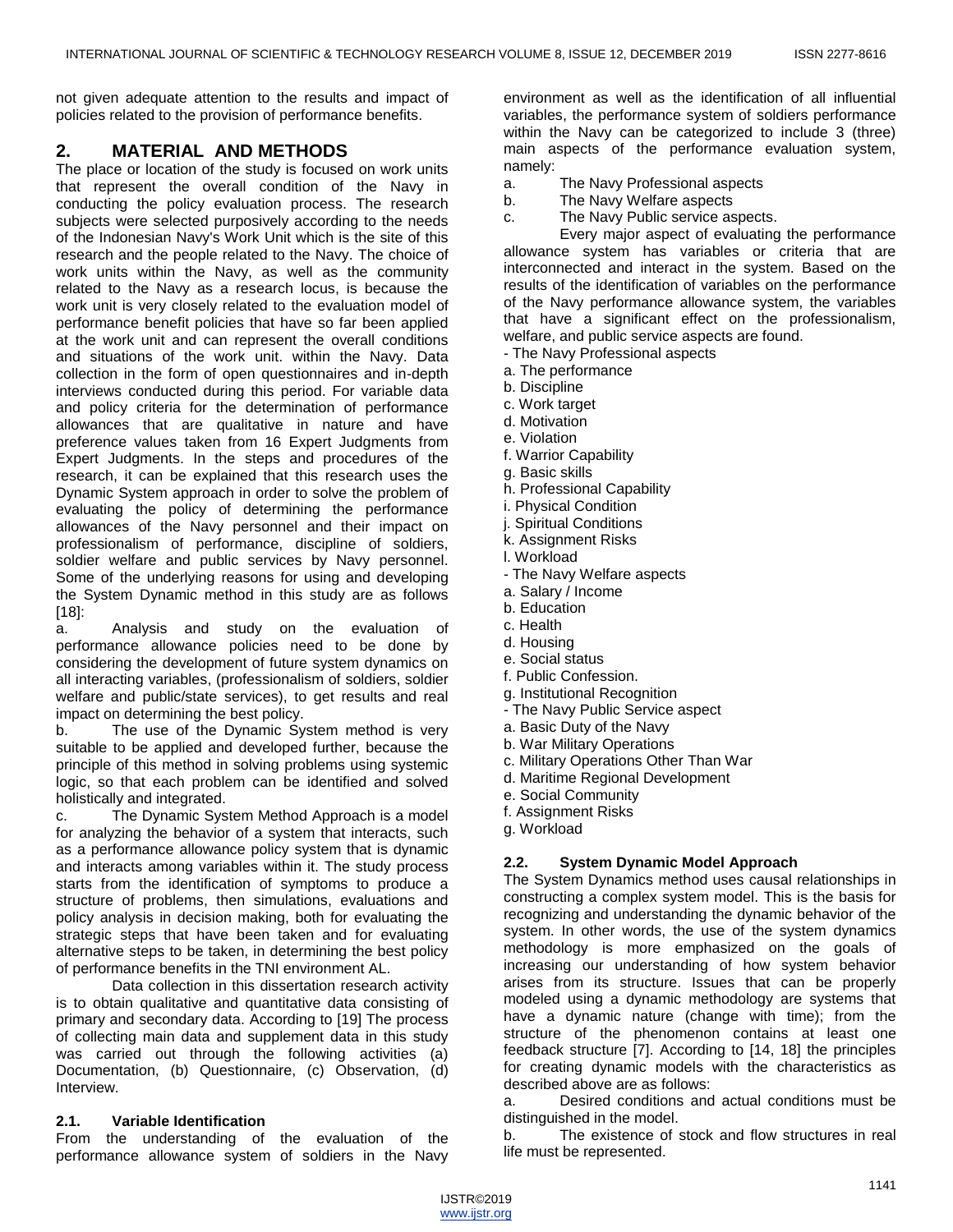c. Conceptually different schools, within the model, must be distinguished.

d. Only information that is available to actors in the system must be used in modeling the decision.

e. The structure of the rules of decision making in the model must be compatible with managerial practices.

f. System Dynamic Model is not made only to provide forecasting or prediction processes, but further, than that, System Dynamic is intended to understand the characteristics and behavior of internal and external process mechanisms that occur in a particular system [18].

System Dynamic is very effective to be used on systems that require a good level of data management [3]. With this flexibility, this helps in the process of model formulation, determination of model boundaries, model validation, policy analysis, and the application of the model. According to [14] The use of the System dynamic model is to simulate policy evaluations, to evaluate the strategic steps that have been taken (ex-post) in generating system performance, and for future evaluation (ex-ante), namely alternative steps taken in achieving the destination. This paper has many literatures to support the research, such as : System Dynamics Model of Sustainable Urban Development [2], A

System Dynamic Based DSS for Sustainable Coral Reef Management in Kenting Coastal Zone [1], Dynamics of Financial System: A System Dynamics Approach [11], Simulation of Dynamics Behaviors for Shipping Equipment Support with System Dynamics Analysis Approach [8], Influence of Compensation and Reward on Performance of Employees at Nakuru County Government [12], A System Dynamics Approach to Food Security through Smallholder Farming [15], Establishing the Location of Naval Base Using Fuzzy MCDM and Covering Technique Methods [13], Location Determination of Logistics Warehouse facility using Fuzzy Multi-Criteria Decision Making (FMCDM) Approach in Western Sea Sector of Indonesia [9].

## **III. RESULT AND DISCUSSION**

#### **III.1. The Model**

Each variable of the professional aspects of the Navy's soldiers has a value that is interconnected and forms interactions according to [5], in the Evaluation of the Performance Allowance System as shown in Figure 1.



*Figure 1. The Model Interaction between aspects of the Performance Allowance System*

In Figure 1 it can be explained that the performance allowance evaluation is a system that is directly affected by the aspects of soldier professionalism, soldier welfare, and public service aspects. These three aspects also influence one another. Professional aspects affect the welfare aspects and public/state services, then the welfare aspects of soldiers also affect the professional aspects and aspects

of public/state services. Likewise, aspects of public/state services also affect the Professional aspects and Welfare aspects. All aspects affect and are influenced by each other, thus forming a system that is an interaction between aspects, variables, and criteria, which can be shown in more detail in Figure 2. below:

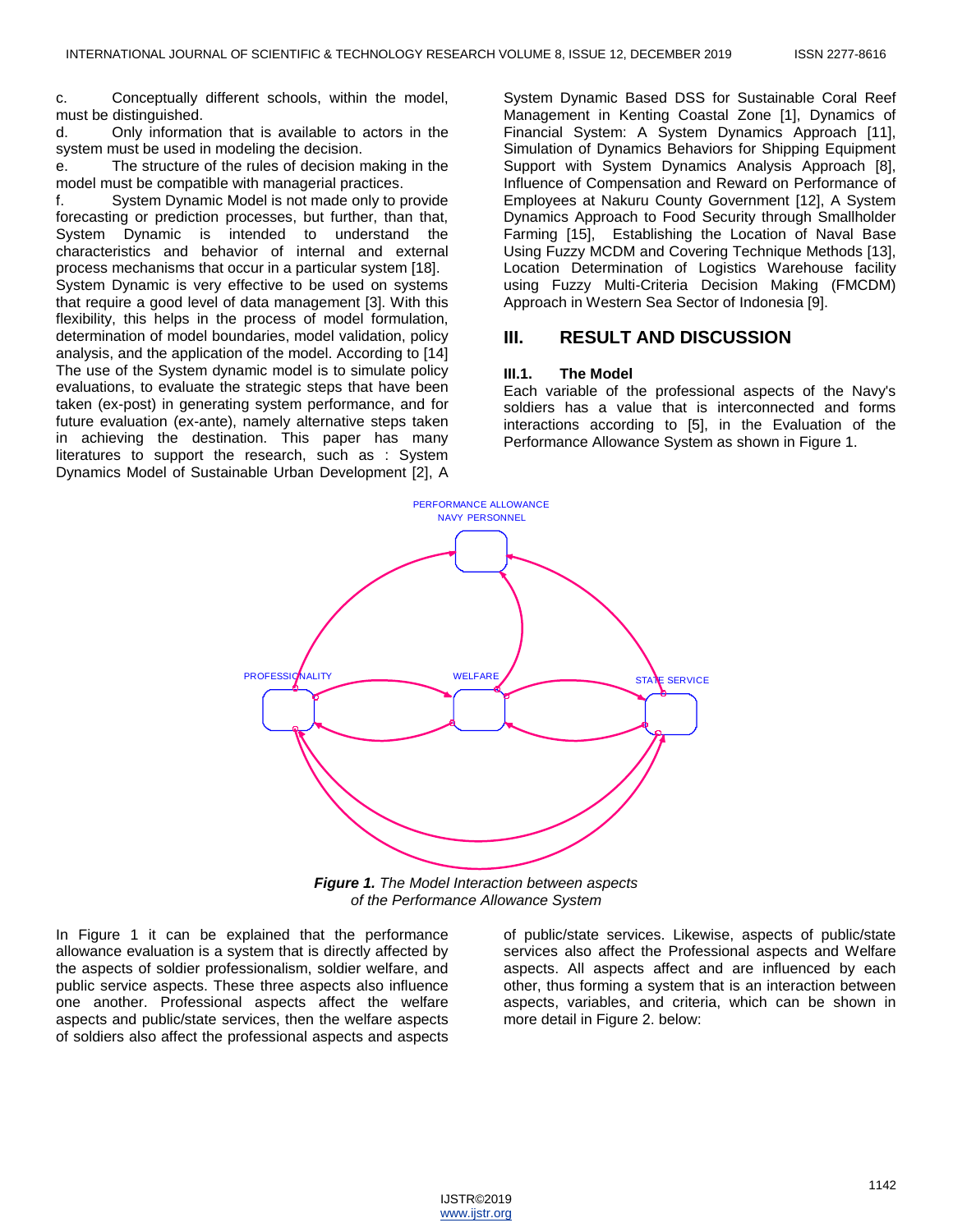

*Figure 2. Causal Loop Diagram of the Main Aspects in the Performance Allowance System*

Figure 2 explains the Performance Allowance as the main focus is strongly influenced by 3 (three) aspects of the system. The three aspects are aspects of professionalism of soldiers, the welfare of soldiers and aspects of public/state services. Each of these three aspects has unique variables or criteria and has a reciprocal relationship as a system that interacts with each other which is dynamic. The Professional Aspects of the Indonesian Navy include Performance, Discipline, Targeted Work, Motivation, Abuse, Warrior Capability, Basic Ability, Professional Capability,

Physical Conditions, Spiritual Conditions, Risk of Assignment, Workload. Navy Soldier Welfare aspects include Salary / Income, Education, Health, Housing, Social Status, Community Recognition, and Institutional Recognition. The aspects of the Navy's public service include basic tasks of the navy, military operations of war, military operations other than war, fostering maritime areas, social, risk of assignment, workload. All sub-criteria interact with each other to form the Stock Flow Diagram as shown in Figure 3, 4 and 5 below:



 *Figure 3. Stock and Flow Diagram on Variable of Navy Professionality Aspect Model*

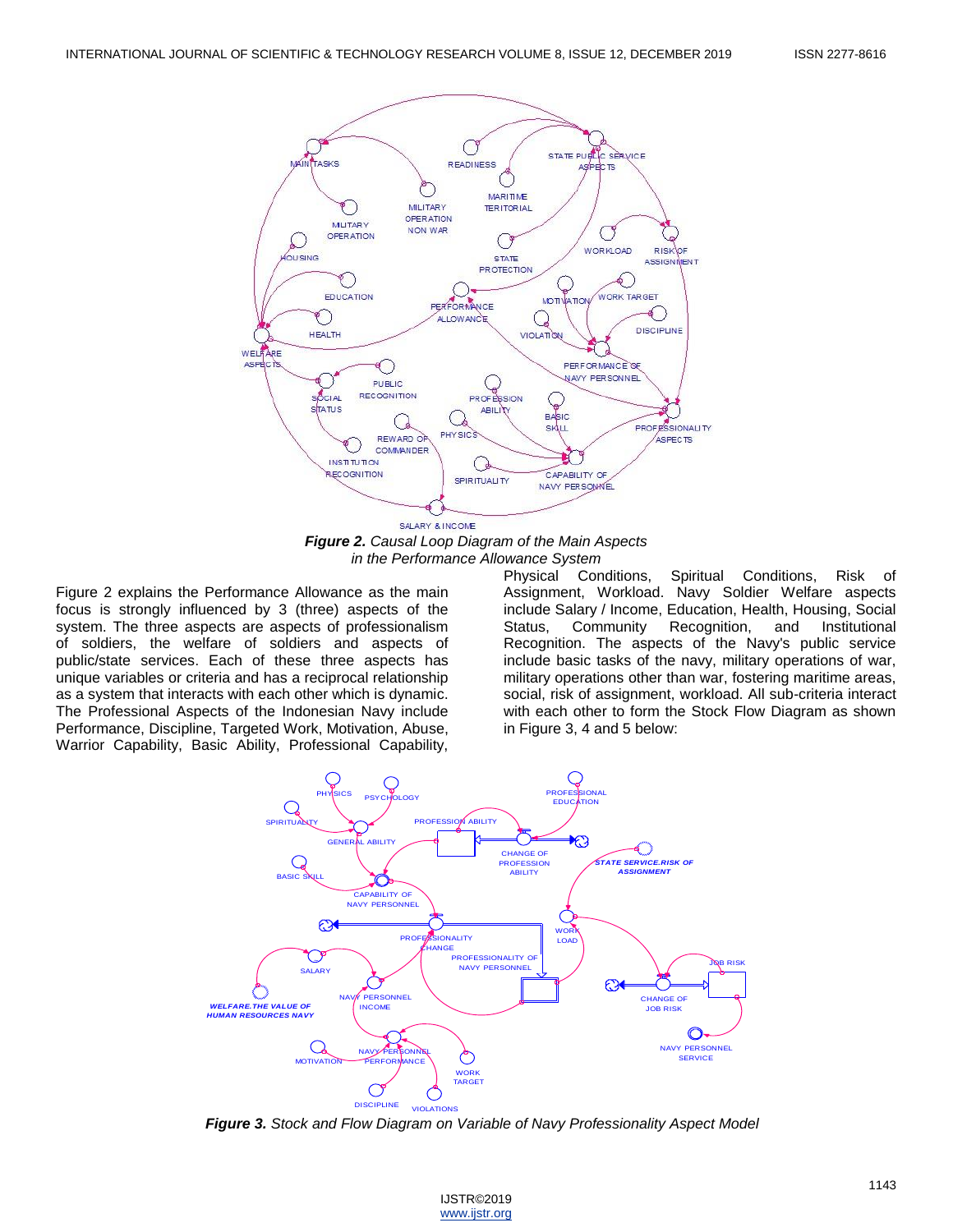

*Figure 4. Stock and Flow Diagram on Variable of the Navy Welfare Aspects*



*Figure 5. Stock and Flow Diagram on the variable of the Navy Public Service Aspects*

#### **III.2. Variable Weighting**

The next step is to weight the variable aspects and criteria that affect the Performance Allowance system. This weighting is done to get the value or level of importance of each aspect variable and criteria. The weighting assessment on the variable aspects and criteria in this research was carried out using Fuzzy Weighting, using research tools and instruments in the form of in-depth interviews and filling in the questionnaire with the experts. These data include data on aspects of variables and criteria that influence the performance benefit system. Efforts in

collecting interview and questionnaire data are intended only to obtain valid data so that it can be used following research objectives. The results of the assessment on the weighting of aspects, criteria, and variables will be included in the formulation or formulation of a dynamic system relationship in the performance evaluation system.

#### **III.3. Influential Factors and Criteria.**

Whereas the factors and criteria that influence the policy of providing performance allowances within the Navy include three main aspects, namely: the Professional Aspect of the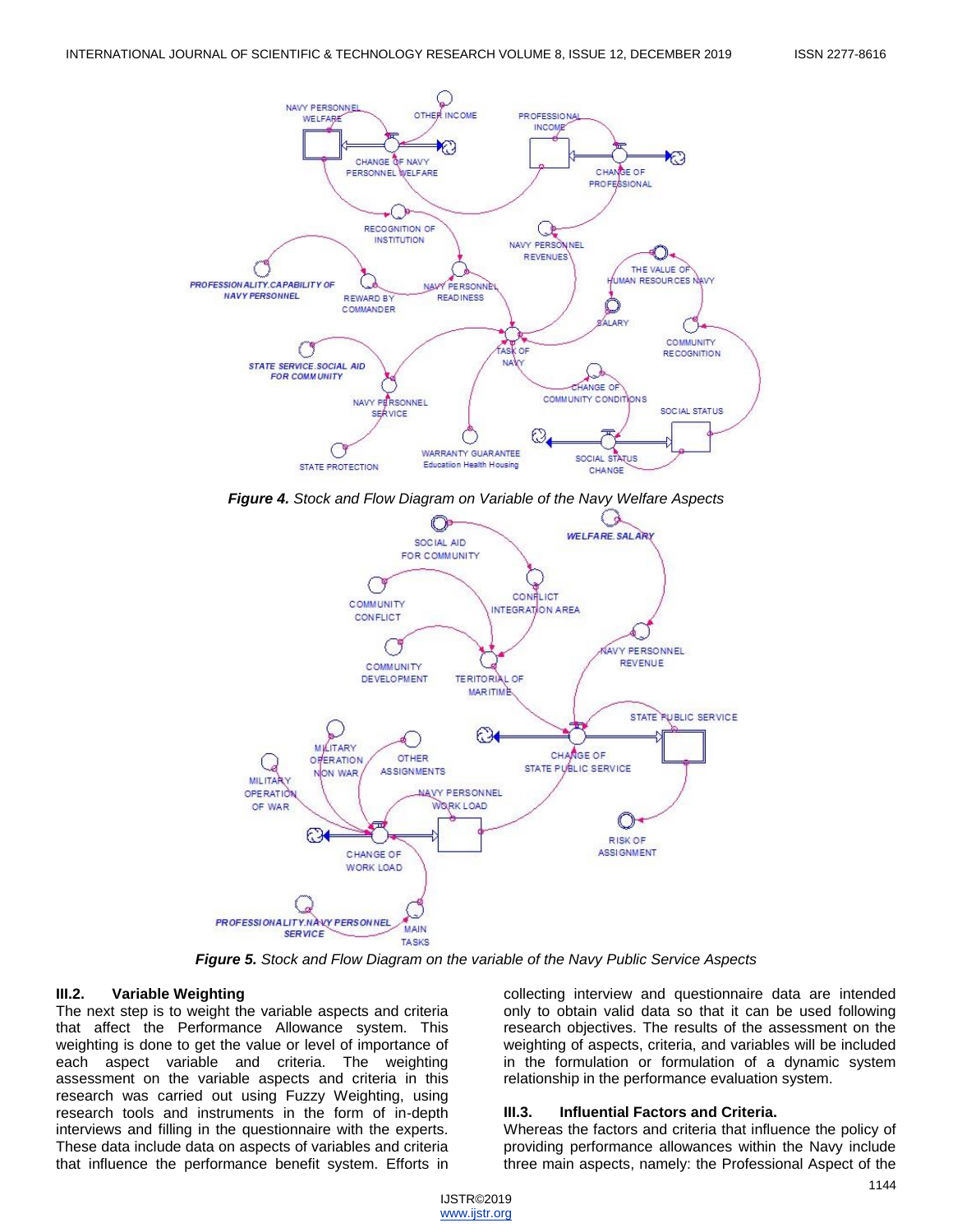Navy, the Aspect of the Prosperity of the Navy and the aspects of Soldier's Public Services. These aspects interact to form a system in evaluating performance allowances. The welfare aspect of soldiers occupies the highest weight in the performance allowance evaluation criteria with a weight of 0.353, Public / State Service Aspect with a weight of 0.342 and Professionality Aspect with a weight of 0.305. In the professionalism aspect criteria, of the many influential criteria variables, there are several variables which are significant variables that have a high weight value that is very influential on the system, namely: occupational risk variables (0.092), workload (0.091), professional ability (0.090) ), Performance targets (0.089) and soldier performance (0.088 While in the aspect of Warrior Welfare, which is a significant variable is the professional allowance/expertise of soldiers (0.159) and institutional rewards (0.157). Furthermore, in the aspect of Public Service, significant variables were found, namely: the risk of assignment (0.154), the workload of soldiers (0.153), basic duties of soldiers (0.151) and military operations of war (0.151),. All of these variables interact systemically to form a model in evaluating the performance allowances of the Navy personnel as depicted in the causal loop diagram of the performance allowances of soldiers, which are the findings or novelty in this dissertation research.

## **III.4. Development of a Policy Evaluation Model.**

Dynamic system modeling is a model of policy evaluation that illustrates the interaction of all aspects and criteria that affect the evaluation of performance allowances, be it professional aspects, welfare aspects and aspects of public service for Navy soldiers, including the criteria or variables therein. This model produces an evaluation score of a policy scenario that is used as an indicator based on aspects, criteria and time dimensions. The score is an indicator of the level of importance of a policy, which represents a policy is implemented or not, and how the impact arising from the policy if implemented.

#### **III.5. Sensitivity Analysis**

Based on the sensitivity analysis conducted on each variable of the criterion aspects of the performance allowance system, we obtain key variables that are used as the basis for developing policy scenarios that are run on a dynamic system model, which includes four policy scenarios, including:

a. Scenario 1 "Professional Capability Enhancement / Special Skills of Navy Soldiers". Scenarios that focus on increasing the competency of special skills or advanced expertise of soldiers who have a professional and potential impact on a soldier's capability variables, which in turn can have an impact on the Professional Aspects of Soldiers.

b. Scenario 2 "Increasing Professional Allowances for Navy Soldiers and incorporating them into the Performance Allowance Structure". This scenario is focused on increasing professional allowances for soldiers who have special expertise or advanced expertise for professional soldiers, such as the expertise of the Submarine brevet, Divers, Kopaska, Taifib, Denjaka, and Aviation Navy specialists. Has a direct impact on the Welfare Aspects of Soldiers.

c. Scenario 3. "Increased Workload of the Navy Soldiers which has an impact on increasing the Assignment

Risk". This scenario is focused on the work or task of soldiers who have a high risk. Increasing the workload of servicemen means taking structured and systematic actions to improve the performance and task of the soldier by taking into account the risks of assignment based on the corps and the profession. Has a significant impact on aspects of public services, in the form of carrying out the main tasks of the Navy and military operations.

d. Scenario 4 "Integrated Policy". This scenario is a combination or combination of scenarios 1 and 2, scenarios 1 and 3, scenarios 2 and 3 and a combined total of scenarios 1, 2 and 3. This scenario has an impact on evaluating the overall and holistic performance allowance as a system interaction between professional aspects, welfare, and public services.

Furthermore, all policy scenarios are simulated in modeling the dynamic system of the Navy Soldiers' Performance Benefits as a system that interacts with each of its variables which produces an output in the form of policy analysis and evaluation on each scenario that is run.

# **IV. CONCLUSION**

This dissertation research produces output in the form of models and policy analysis on the performance allowance determination system within the Navy with a dynamic system model approach. Dynamic system modeling is a model that illustrates the interaction of all aspects and criteria that affect the Evaluation of Performance Allowances, including aspects of Professionalism, Welfare aspects, and aspects of Public Services, including the criteria or variables in it as an interacting system. The

next conclusion includes a comprehensive analysis and evaluation of the 4 (four) policy scenarios carried out in the evaluation model, namely:

a. Analysis of Scenario 1, "Enhancing Professional Capability / Special Skills of Soldiers" will have a significant impact on the capabilities of soldiers which further enhances the professional aspect of the soldier. This scenario which is also part of the main aspects of soldier professionalism has a significant impact on improving Performance Allowances. Furthermore, this scenario must be immediately programmed and implemented to achieve the desired professional majority condition as a necessity to increase the performance allowances of the Indonesian Navy personnel.

b. Analysis of Scenario 2, Scenario "Enhancing Professional Allowance for Soldiers and incorporating in the Performance Allowance structure" will have a significant impact on the income or social status of a soldier, which in turn can improve aspects of soldier welfare. This scenario which is also part of the main aspects of soldier professionalism has a significant impact on the Performance Allowance Evaluation. This scenario must be immediately programmed and implemented to achieve the desired welfare and professionalism of the soldier as a need to improve the Performance Allowances of the Navy's troops. The scenario "Improving Professional Allowances for Soldiers and incorporating in the Performance Allowance structure" can be done by revising Minister of Defense Decree, concerning Norms / Index of Program Planning and Budget of the Ministry of Defense.

c. Analysis of Scenario 3, "Increasing the Workload of Navy Soldiers with an impact on increasing the Assignment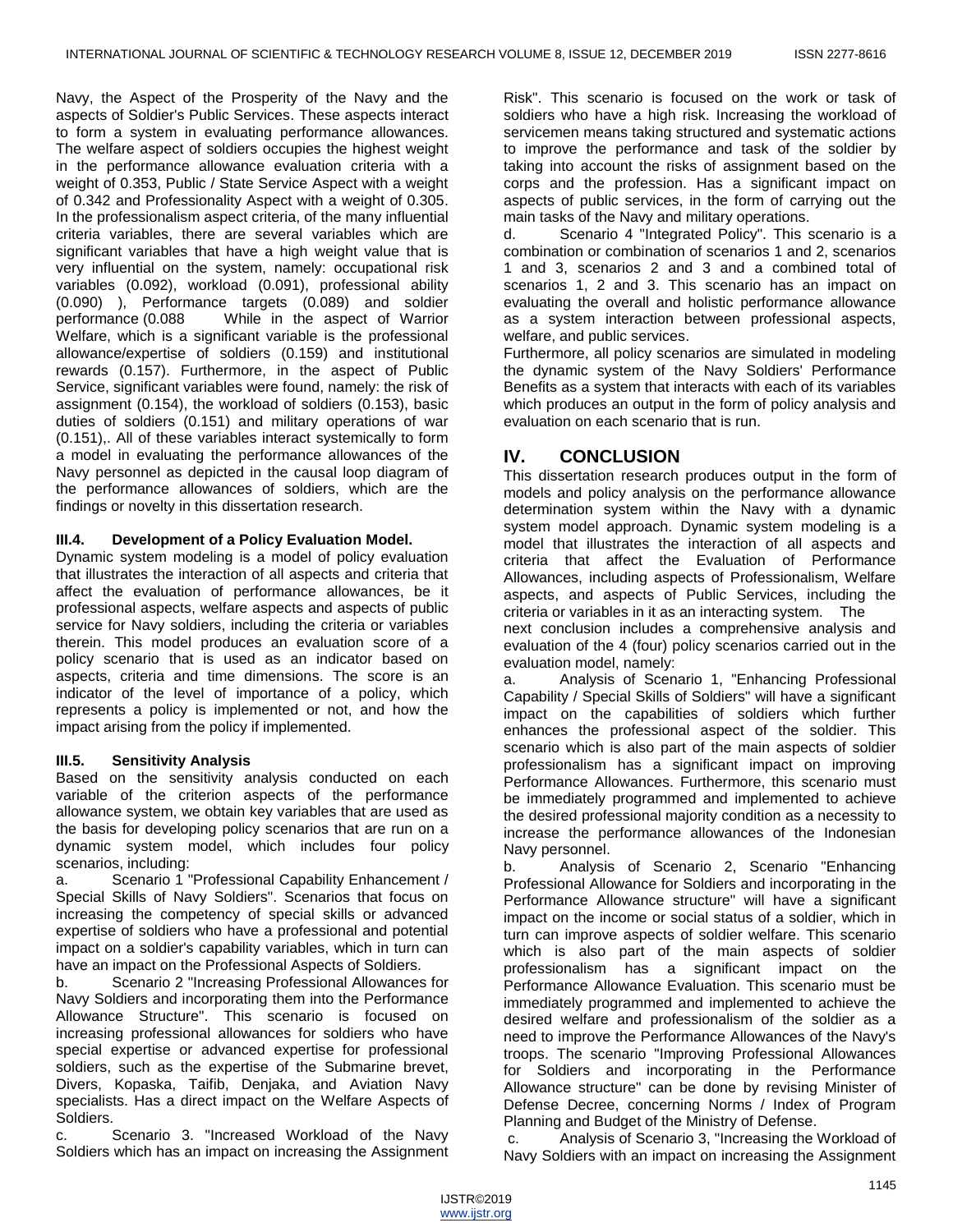Risk" will have a significant impact on the state and community defense and security conditions, which can further improve aspects of public service. This scenario which is also part of the main aspects of Public Services by soldiers has a significant impact on the Evaluation of Performance Allowances. This scenario must be immediately programmed and implemented to achieve the desired professionalism of the majority and public services as a need to improve the Performance Benefits of the Navy's troops. This scenario can be done by implementing in more detail and depth Law No. 34 regarding the Indonesian National Army and increasing the amount of performance allowance by revising Minister of Defense Regulation No. 32 of 2011 regarding Performance Allowances for TNI Soldiers based on the type and profession of soldiers, workload and risk of assignment.

d. Analysis of Scenario 4, Integrated policy scenario between policy scenario 1: "Improvement of professional capabilities / special skills of Navy soldiers", and scenario 2: "Increased professional allowances for Navy soldiers" (incrementally in line with annual inflation increases and entering the performance allowance structure ), as well as scenario 3: "Increased workload of Navy personnel which results in an increased risk of assignment" (which is done in stages in an increase in workload). It must be done together as a basis or reasoning to increase and increase the value of the Navy Soldiers' Performance Allowances. The integrated scenario also produced findings in the form of the need to increase the allocation of special professional education for Indonesian Navy personnel. such as Submarine Brevetes, Kopaska Brevet, Taifib Brevet, Denjaka Brevet, Aviator Brevet, as a form of enhancing the real profession of soldiers. To follow up on this, it is necessary to revise the Decree of the Minister of Defense, concerning Norms / Index of Program Planning and Budget of the Ministry of Defense. Another finding is the need for an increase in the number of performance allowances for Navy, by revising Minister of Defense Regulation No. 32 of 2011 regarding Performance Allowances for Navy Personnel, adjusted to the type of soldier profession, workload, and assignment risk, in addition to the rank and position so far. implemented.

e. Best Scenario Analysis. Based on the analysis and evaluation carried out in an integrated and comprehensive manner, an integrated policy scenario is obtained, namely scenarios 1, 2 and 3 which are carried out together and integrated is the best policy in evaluating the performance allowance of the Indonesian Navy, because it gives a significant impact score on existing systems and models.

# **V. FUTURE WORK**

a. There needs to be a revision of the Decree of the Minister of Defense, concerning Norms / Index of Program Planning and Budget of the Ministry of Defense and the military. The revision carried out as input is an increase in the value of the TNI military professional allowance which is done every 1 (one) year automatically, with a minimum increase equal to annual inflation (based on data from the Central Bank of Indonesia), then the next revision is to include professional allowances mentioned in the structure of the Navy Performance Allowance which has not been done so far.

b. There needs to be a revision of the Minister of

Defense Regulation, concerning Performance Allowances for Navy Personnel. The recommended revision is an increase in the amount of Navy's performance allowance that is adjusted to the Professional Type of the Soldier, the Workload of the Soldier and the Risk of Assignment, as well as based on the rank and position that has been carried out so far.

c. Further Strategic Policy Formulation regarding Navy Professional Standardization is based on the classification of Professional Risks and Assignments in the Indonesian National Qualification Framework, also based on the National Professional Certification Board of the BNSP, and the establishment of a military Private Professional Certification Board as a basis and benchmark in the granting of the military Private Performance Allowance . This can be recommended as a revision to Regulation of the Minister of Defense concerning the Provision of Performance Benefits of Navy.

d. Follow-up on the recommendations for the formation of a Navy Professional Certification Body as a basis and benchmark for the granting of Performance Allowances, Identification on the professionalism, welfare and public service aspects of the Navy can be more detailed and in line with the dynamics of the strategic development of the Indonesian state. This can be continued in the next research.

e. As a material consideration in evaluating the determination of the performance of Navy soldiers, the professional aspect of soldiers must be improved. For this reason, it is necessary to increase the allocation of special professional education for the Navy personnel such as: Submarine Brevetes, Kopaska Brevet, Taifib Brevet, Denjaka Brevet, Aviator Brevet, as a form of enhancing the real profession of soldier with special expertise, both from in terms of increasing the number of education personnel as well as the education budget on increasing the profession of Navy.

f. Recommendations are the need for an Action Plan or a follow-up of the product of this dissertation research. The action plan is an innovative activity that aims to apply the model and implement it significantly in the Performance Allowance Evaluation System including the stages:

- 1. Publication and Socialization Stage
- 2. Stage of Leader Policy Installation
- 3. Implementation Phase
- 4. Monitoring and Evaluation Phase

g. The dynamic system model in evaluating the performance allowance can be developed according to the development of the dynamics of the existing situation system, assuming the model is dynamic with the data entered both variables, aspects, and criteria in the model can develop following the dynamics of the system that occur in the future.

# **ACKNOWLEDGMENT**

The authors greatly acknowledge the support from Jakarta State University, Esa Unggul University and Indonesian Navy Institution for providing necessary resources to carry out this research work. The authors are also grateful to the anonymous reviewers and journal editorial board for their many insightful comments, which have significantly improved this article.